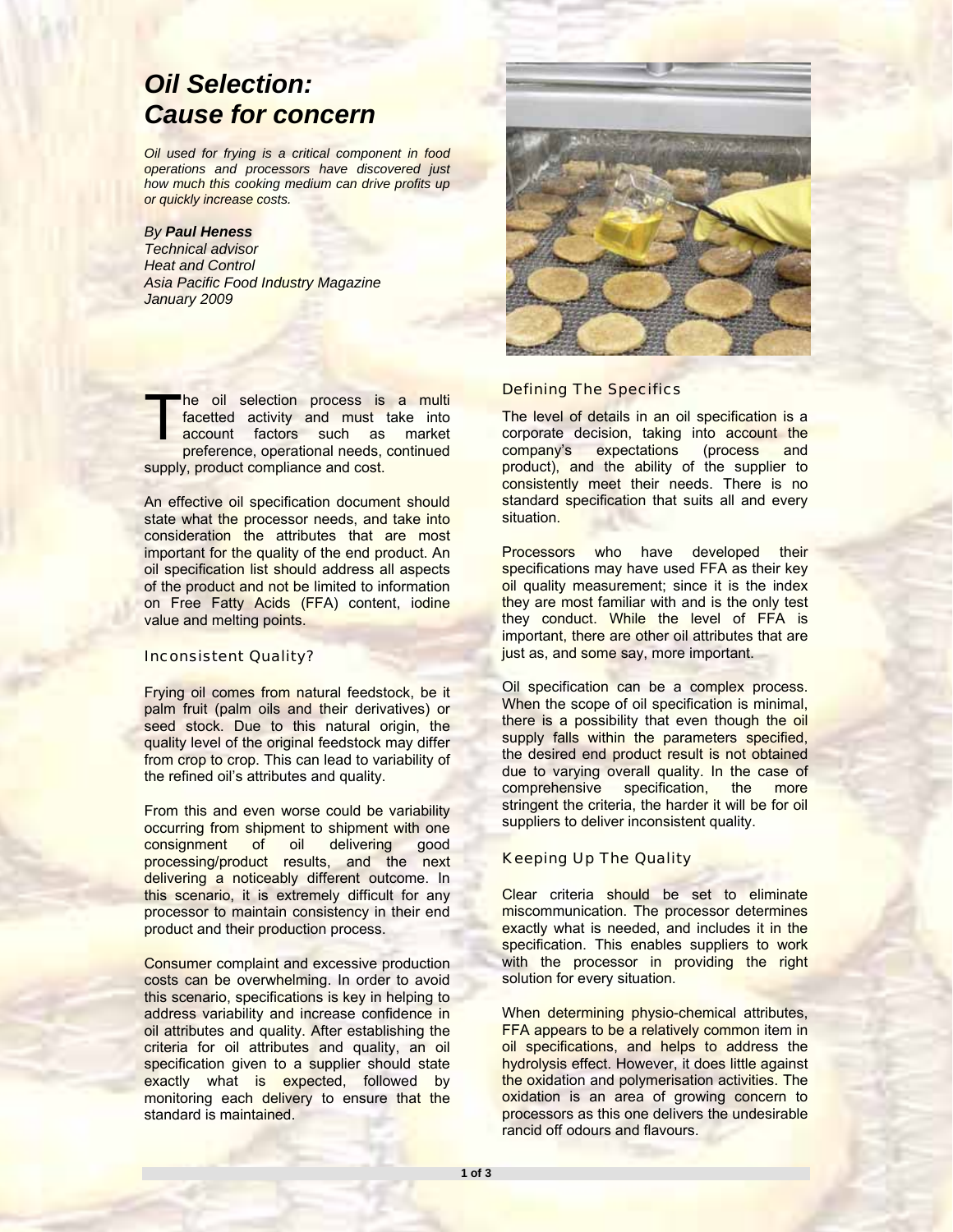#### The Oily Issue

Frying oil deteriorates predominantly in three ways: oxidation, hydrolysis and polymerisation. Understanding these means of deterioration should allow the processor to understand what characteristics their oil should contain, to help control what happens to oil and extend its usage levels.

## *Hydrolysis*

This reaction is generally caused by water reacting with the oil molecule and causing the bond between the glycerol and fatty acid chain to be broken. After the fatty acid chain is removed from the glycerol backbone, the molecule produced is called a Free Fatty Acid (FFA). Although FFAs do not contribute to increasing the level of oxidation or rancidity, they will increase the acidity of the oil and cause the fried product to have a tainted or acidic flavour.

This reaction rate increases in the presence of acids, high temperatures, high oil turnover rate, increasing number of heating and cooling cycles of the oil, high pressures, products of oxidation, some emulsifiers, caustic soda and metal alloys.

## *Oxidation*

Oxidation generally occurs with the oil's fatty acid chain where a double bond is located. The more double bonds located within a single fatty acid, the more reactive the molecule would be to oxidative deterioration.

Atmospheric air coming into contact with frying oil generally causes oxygen atoms to attach to the fatty acid chain at the point of unsaturation, and form a peroxide molecule. These peroxides react to produce hydro peroxides, and it is this molecule that further deteriorates into volatile and non-volatile compounds.

The compounds are responsible for the rancid odours present in oxidised food. The oxidation reaction is catalysed by high temperatures, metal alloys, large surface exposure of oil to atmospheric air, high oil turnover time and UV light.

#### *Polymerisation*

When frying, oil deteriorates as they breakdown products of both volatile and nonvolatile compounds. Non-volatile compounds remain within the frying oil and can produce polymerisation at frying oil temperatures above 200 deg C, or in isolated hot spots within the frying system.

These molecules bond together with oxidised or hydrolysed fragments that have already reacted to produce free radicals or molecules that are very reactive and join together to produce a very large molecule. Due to its large molecular weight, it is generally insoluble in frying oil and tends to accumulate at the top of the oil and along the sides of the fryer pan.

As different size molecules bond together, it causes variations in molecular weights. It is this variation that causes frying oil to foam. This reaction also causes an increase in the level of hydrolysis by trapping steam bubble under the oil and causing the oil to foam.

## The Quality Test

The following two examples show just how little or how much can be specified. Companies are advised to develop their own standards that will satisfy their needs, policies and requirements.

#### **Example 1:**

A typical specification of refined, bleached and deodorised palmolein is shown in Table 1. It can be assumed that in actual commercial specifications, other points can be included; such as description, physio-chemical attributes, packaging, delivery, and contaminants.

From the table, it could be inferred that it could result with inconsistent oil, even though it complies with the specification. This is due to the minimal criteria and parameters stated.

#### Table 1: Example 1

| Refined, Bleached & Deodorised (RBD) /<br><b>Neutralised, Bleached &amp; Deodorised (NBD)</b><br><b>Palm Olein</b> |             |  |  |  |  |  |
|--------------------------------------------------------------------------------------------------------------------|-------------|--|--|--|--|--|
| FFA (As Palmitic)                                                                                                  | $0.1\%$ max |  |  |  |  |  |
| M&I                                                                                                                | $0.1\%$ max |  |  |  |  |  |
| $IV$ (Wijs)                                                                                                        | 56 min      |  |  |  |  |  |
| M.Pt $°C$ (AOCS Cc 3-25)                                                                                           | $24$ max    |  |  |  |  |  |
| Colour (5 1/4" Lovibond cell)                                                                                      | 3 Red max   |  |  |  |  |  |